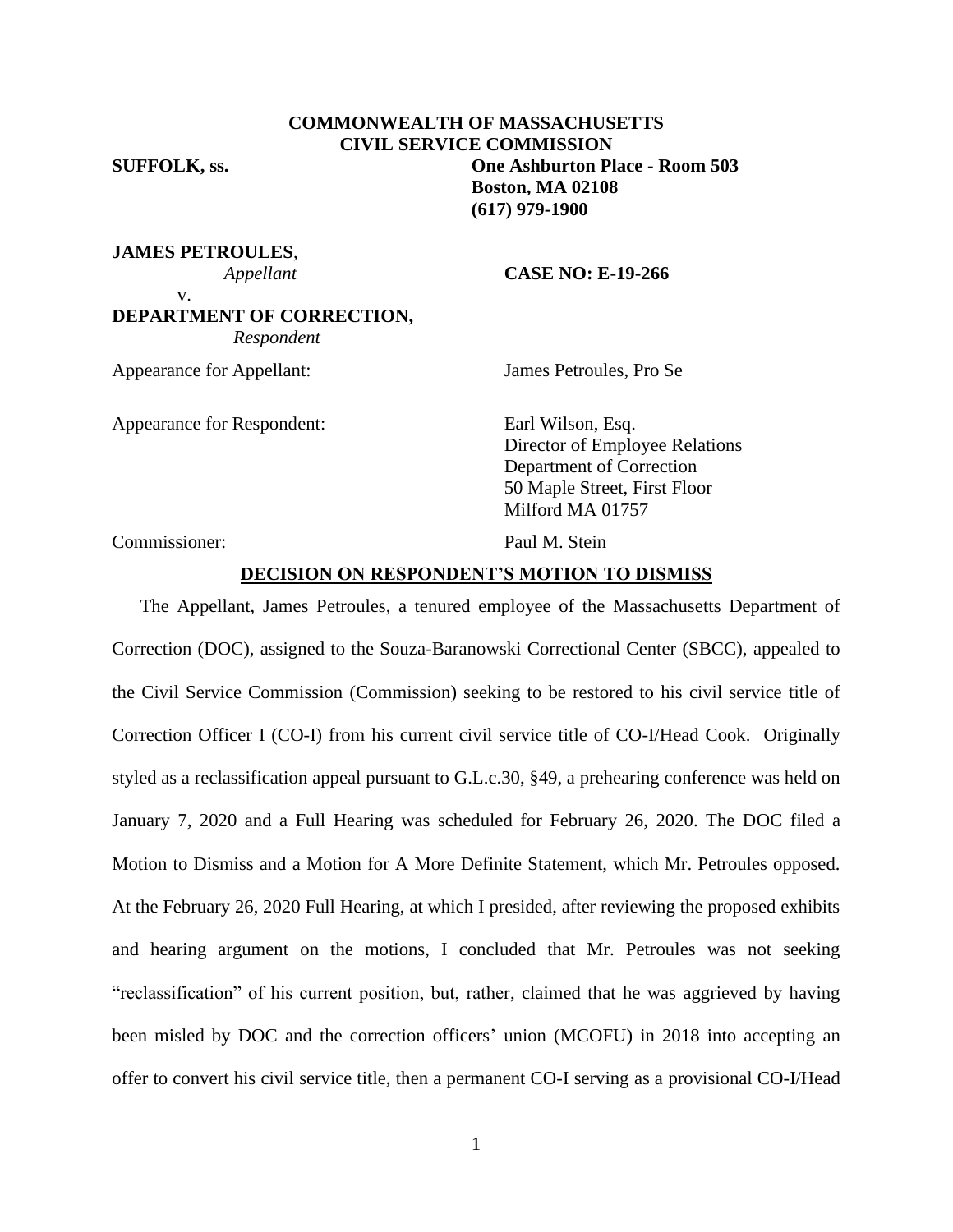Cook, into a permanent CO-I/Head Cook, so that he could compete with other permanent CO-I/ Head Cooks for jobs in the kitchen, effected through a prior Commission Decision in Shadd v. Department of Correction, CSC No. E-17-157 (2018) (Shadd). He now wants to leave his kitchen job and asks the Commission to restore him to the status of a permanent CO-I, so that he may compete with other permanent CO-I's for assignments working outside the kitchen. DOC would not agree to restore his CO-I permanency unless he retook and passed another CO-I civil service examination. Accordingly, I ordered that the reclassification appeal be converted into a request for equitable relief pursuant to Chapter 534 of the Acts of 1976 as amended by Chapter 310 of the Acts of 1993 (Chapter 310). The motions were denied and the Full Hearing was rescheduled to afford the parties time to prepare for the issues presented and to provide the Massachusetts Human Resources Division (HRD) an opportunity to be added as an interested party. A status conference was scheduled for March  $31, 2020$ .<sup>1</sup>

As a result of the onset of the COVID-19 State of Emergency, however, further proceedings were delayed until August 8, 2020, when I held a remote status conference (via Webex) in which the Appellant appeared pro se, the DOC appeared with counsel and HRD appeared through counsel. In accordance with the Commission's interim procedures governing appeals during the State of Emergency, a remote Full Hearing (via Webex video conference) was scheduled for October 7, 2020. I issued a Remote Hearing Procedural Order that specified the deadlines and responsibilities of the parties in the preparation for and conduct of the remote hearing.

On September 14, 2020, I duly received a document from the Appellant entitled "Appeal of Nicholas Petroules Against MA Department of Correction for Violation of Civil Service Statute GL CH 31 §41", which set forth his legal position and proposed relief, including certain

<sup>1</sup> The Standard Adjudicatory Rules of Practice and Procedure, 801 CMR §§ 1.00, *et seq.*, apply to adjudications before the Commission with G.L. c. 31, or any Commission rules, taking precedence.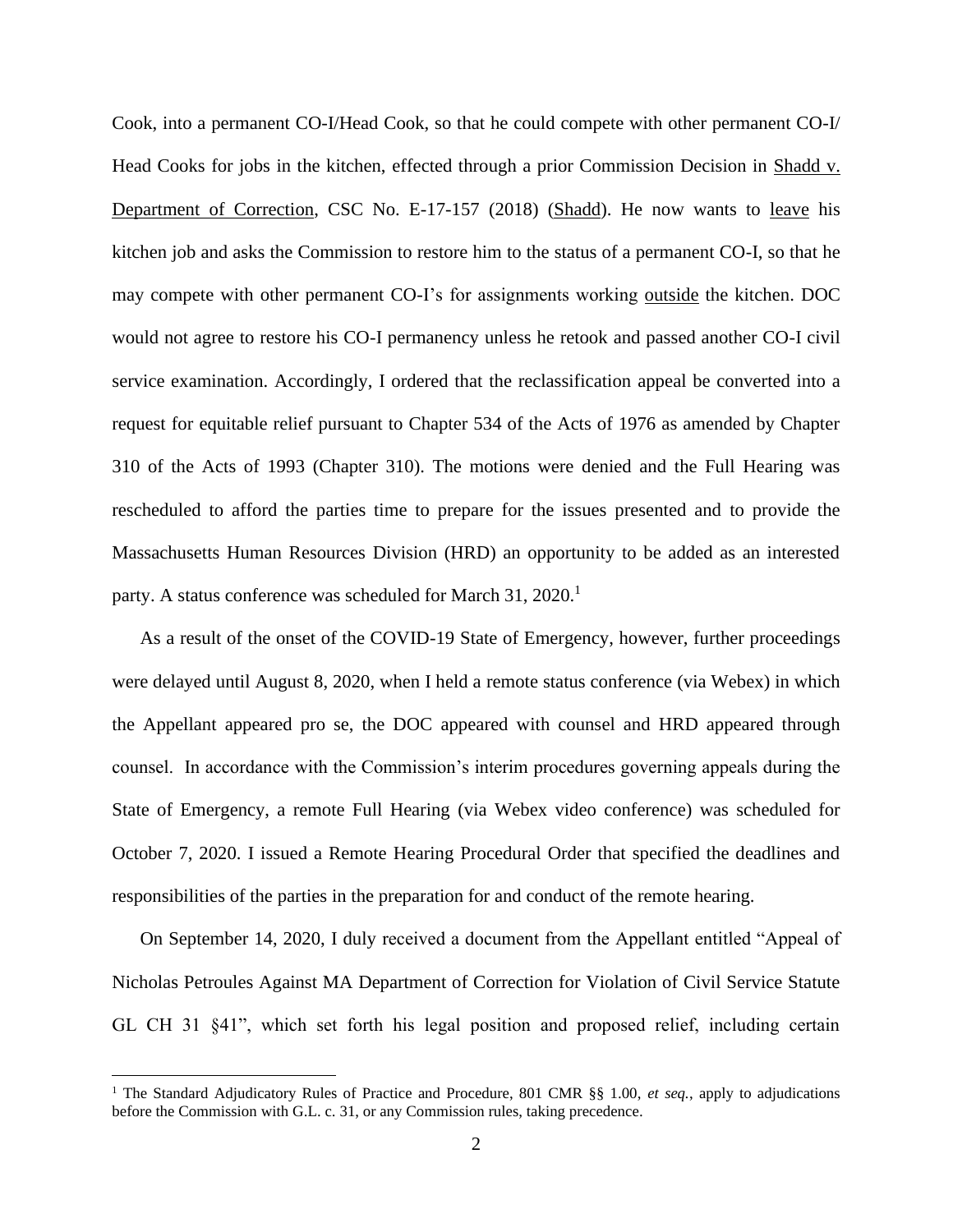documents which I treat as his proposed exhibits. He stated that he did not intend to call any witnesses. On September 15, 2020, I duly received the DOC's "Response to Procedural Order", with DOC's exhibit list, copies of proposed exhibits and full list of witnesses.

On September 30, 2020, the DOC informed me that Mr. Petroules had recently taken and passed the most recent civil service examination for CO-I and that his name had been placed on the current eligible list from which the DOC is currently hiring Correction Officers. The DOC stated it would agree to promptly transfer Mr. Petroules from his position of CO-I/Head Cook, pursuant to G.L.c.31, §35. HRD confirmed that such a transfer authorized by Section 35 and would not require any equitable relief from the Commission. DOC arranged to effectuate the transfer on September 27, 2020.

Thereafter, Mr. Petroules indicated that, while he would accept the transfer, he still wanted to pursue a full hearing on the "other issues" that he had raised. The DOC submitted a statement to the Commission that it knew of no additional relief to which Mr. Petroules would be entitled to receive from the Commission, and if he did not agree to the transfer, it would withdraw its offer. I indicated I would treat the DOC's statement as a Motion to Dismiss and, for this reason, as well as scheduling difficulties that prevented both the DOC and Mr. Petroules from proceeding with the evidentiary hearing on October 7, 2020, I cancelled the evidentiary hearing and rescheduled the matter for a Status Conference/Motion Hearing on October 13, 2020. At the hearing, the DOC and Mr. Petroules presented argument in support of their respective positions which I address more fully below. After considering the submissions of the parties, arguments presented, and after a careful review of the record in this matter and the Shadd Decision, I conclude that the DOC's offer to transfer Mr. Petroules back to his title of CO-I would provide him with all of the relief to which he would be entitled if the Commission were to allow this appeal. None of the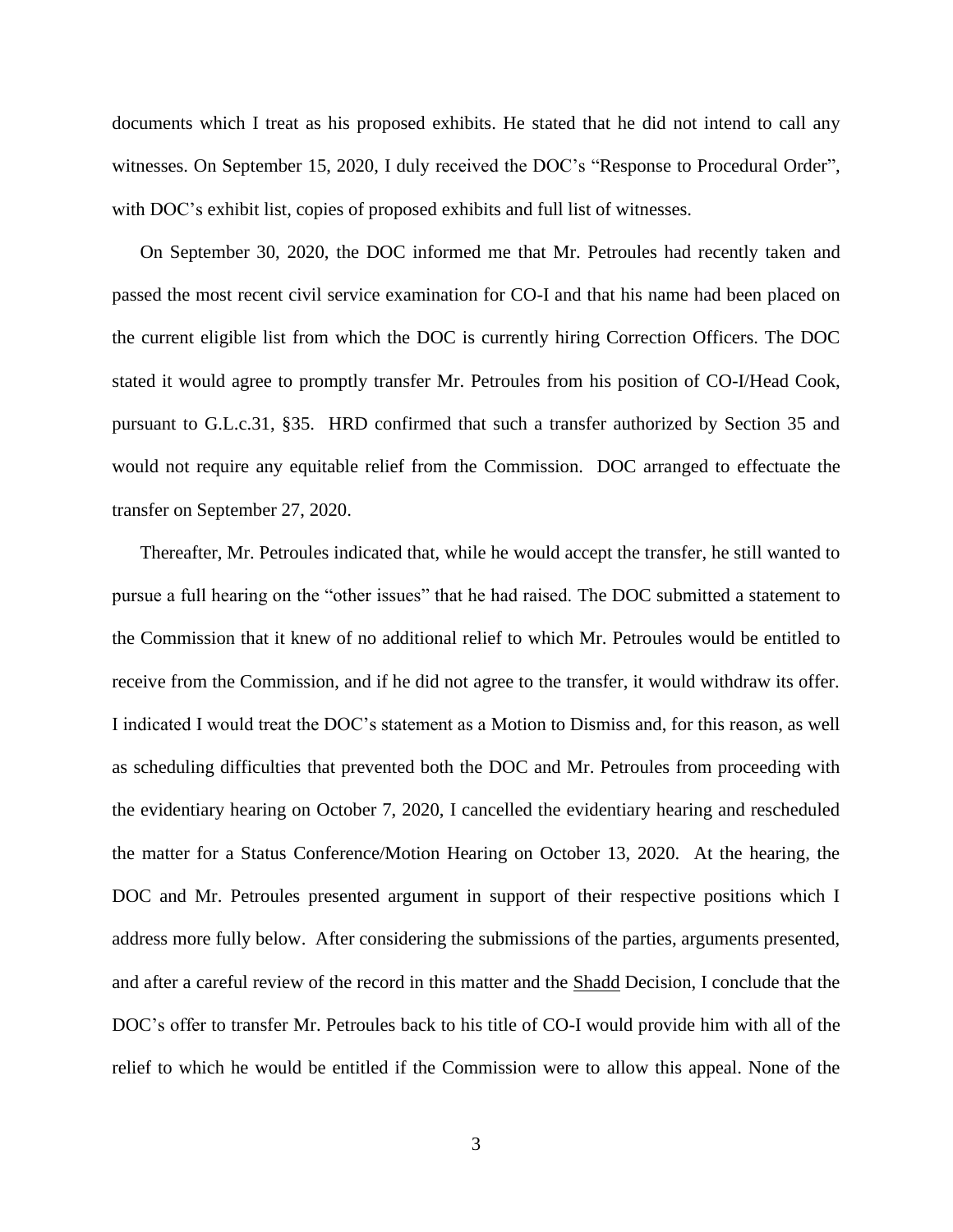"other issues" (some current and some hypothetical) that he presented are matters that implicate a violation of his civil service rights or that would justify the Commission granting further discretionary equitable relief pursuant to Chapter 310. Thus, the Motion to Dismiss is allowed, and the appeal is denied.

# **FINDINGS OF FACT**

Based on the proposed exhibits and other documents and submissions of the parties, the following relevant facts are not in material dispute:

1. The Appellant, James Petroules, is a tenured employee of the DOC, currently assigned to SBCC. He took and passed the civil service examination for CO-I and was appointed to that position on November 3, 2013. After serving the probationary period as prescribed by law, he gained tenure (permanency) in that title.

2. As set forth in the Shadd Decision, Mr. Petroules was one of the dozens of CO-I's who, at some point after they were appointed to the title of CO-I, assumed the duties of a Head Cook in the kitchen of various DOC facilities.

3. As described in the Shadd Decision, for some period from 1998 until 2007, DOC did not offer separate civil service examinations for CO-I and CO-I/Head Cook. Both positions were classified by HRD as job code (E18165), both included substantially identical "care and custody" duties over inmates, and both commanded the same pay grade under the applicable collective bargaining agreement (CBA) between the DOC and MCOFU. When a permanent CO-I was assigned to the kitchen, DOC and HRD treated them as a permanent CO-I serving in the "functional" title of a provisional CO-I/Head Cook.

4. When separate CO/Head Cook examinations resumed in 2007, DOC issued an advisory that, if a CO-I working in the kitchen held permanency in his or her CO-I title, it was not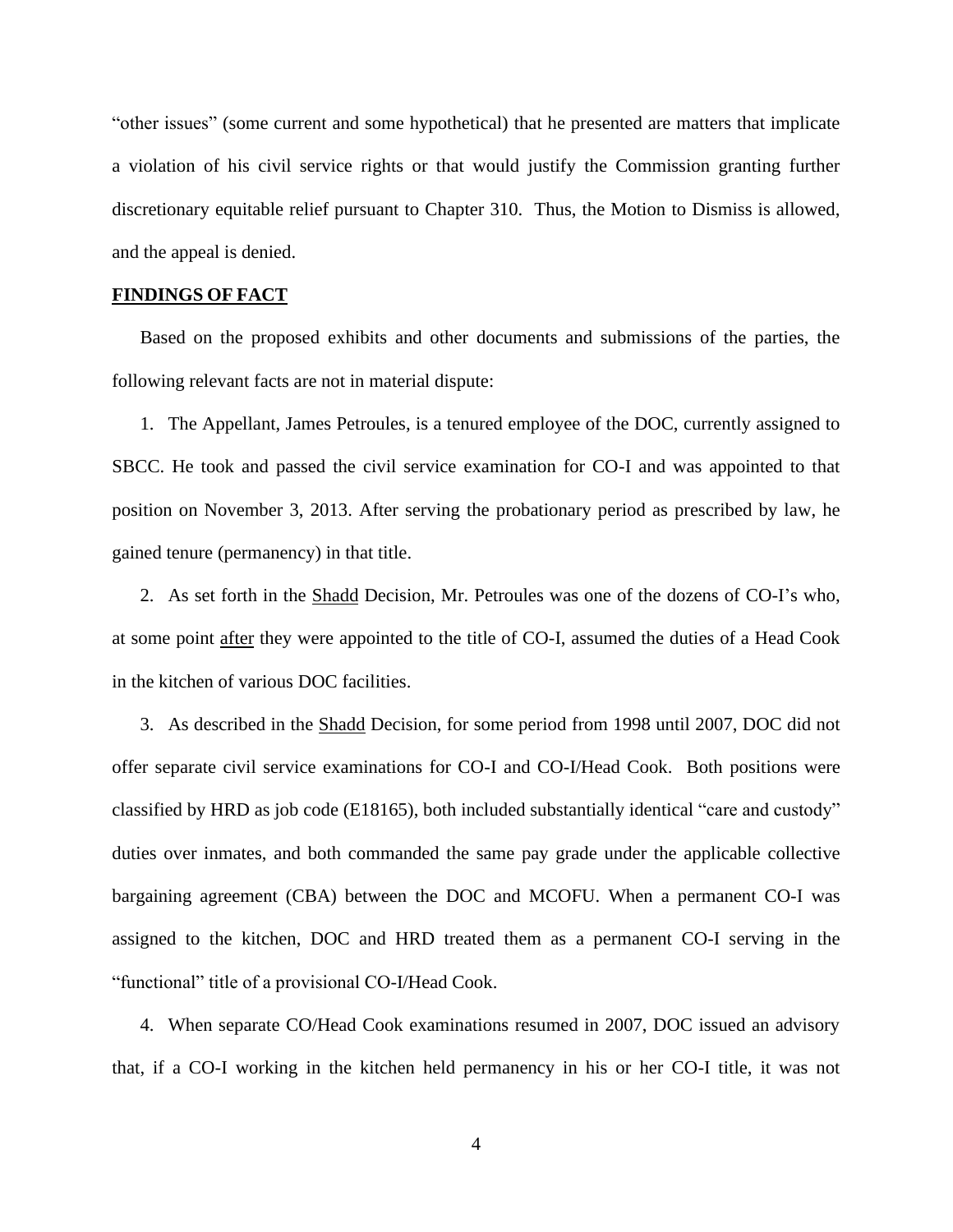necessary for that employee to take a CO-I/Head Cook examination. Based on this advisory, for some time thereafter, there were "permanent" CO-I/Head Cooks hired from a CO-I/Head Cook eligible list and "provisional" CO-I employees working in the DOC's kitchens who never had taken a CO-I/Head Cook examination.

5. In 2012, HRD assigned new, separate job codes for CO-I/Head Cook (E1816C), separate from the job code for CO-I. They still retained the same CBA pay grade.

6. The Shadd Decision arose as a result of an appeal brought by a permanent CO-I who had been serving as a provisional CO-I/Head Cook since 2008 and had never taken a Co-I/Head Cook exam because of the DOC advisory indicating that he did not need to do so. The appeal sought, among other things, to rectify the discrepancy that made it more difficult for "provisional" CO-I Head Cooks to bid for kitchen jobs over "permanent" CO-I/Head Cooks, due to the way those positions were treated by DOC and the CBA.

7. By Decision dated March 29, 2018, on a Joint Petition for 310 Relief, the Commission entered an order directing that DOC and HRD "take such action as necessary and appropriate to effectuate and adjust Mr. Shadd's civil service record so that he shall be deemed a permanent civil service employee in the title of CO-I/Head Cook, effective [as of the date he first assumed the functional duties of a Head Cook]. The Shadd Decision also ordered DOC to provide the Commission with the names of all similarly situated employees with "permanency in the title of CO-I who have been treated as a 'provisional' CO-I/Head Cook" and, upon receipt of that list, the Commission "shall take such further action and enter such further orders as appropriate."

8. On or about April 6, 2018, DOC issued letters to all CO-I employees, including Mr. Petroules, $<sup>2</sup>$  who were then currently assigned to institutional kitchens, performing the functional</sup>

<sup>&</sup>lt;sup>2</sup> There is a question as go whether Mr. Petroules actually received the April 6, 2018 letter, but he knew the letter was sent to him. (See Finding #9)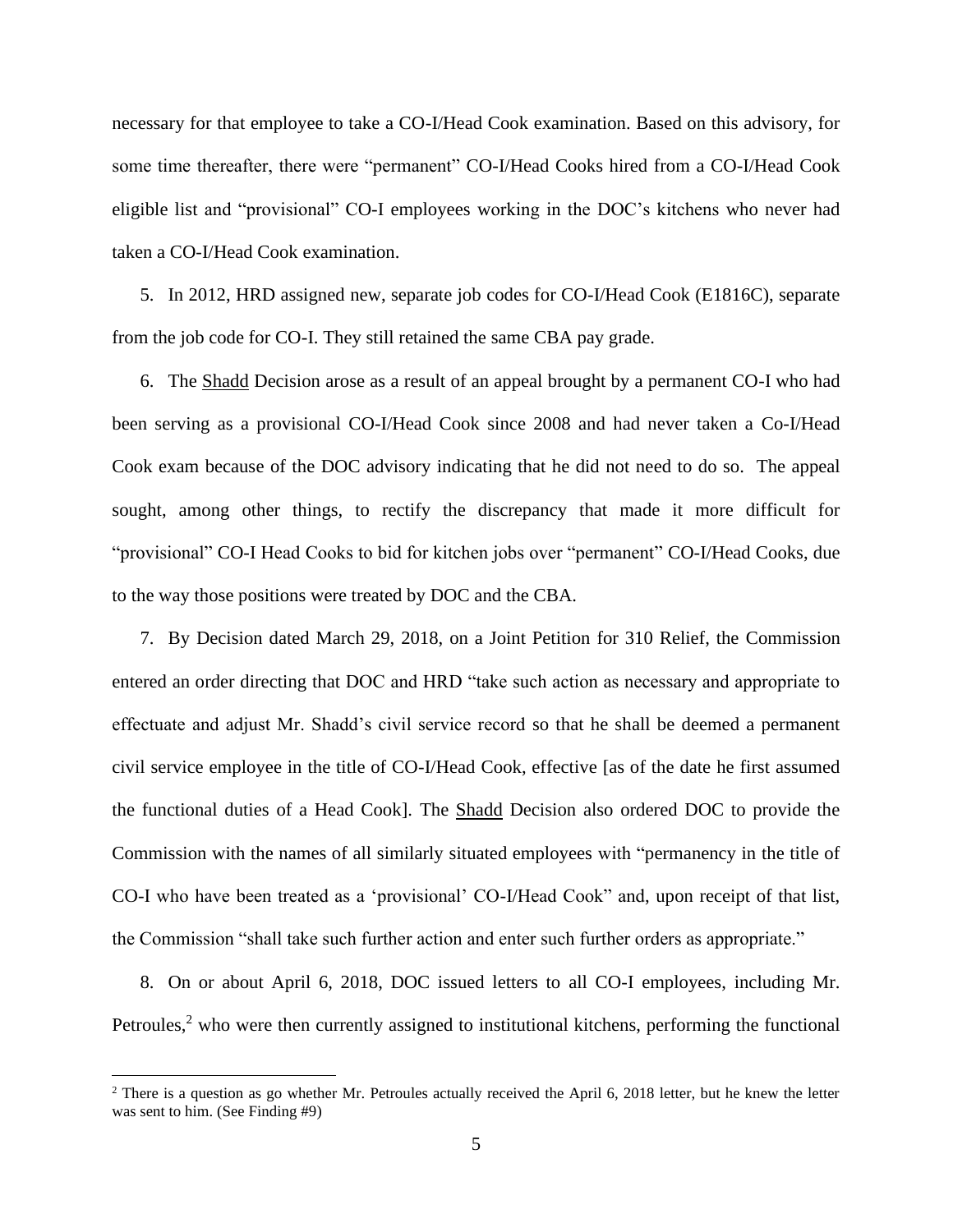duties of CO-I/Head Cook but holding permanency in the CO-I title. The letter solicited the officers' "preference to remain in your permanent CO-I Title or to have your name submitted to the Civil Service Commission, for consideration in gaining a CO-I/Head Cook permanent title." The letter also indicated that the DOC will be offering a civil service examination for CO-I/Head Cook in the Fall, and that future hires into the kitchen will be made from the eligible list generated by the results of that examination, i.e., future hires into CO-I/Head Cook positions will be permanent appointments who would gain preference in job assignments over provisional CO-I/Head Cooks..

9. On May 8, 2018, Mr. Petroules emailed DOC Deputy Director Matthew Beaudet and conveyed the following:

"Good afternoon. My name is James Petroules. I currently work in the kitchen over at SBCC. I hold a temp bid and a [sic] I would like to stay in the kitchen. I am not at my current residence, so I do not know if I received a letter. If you have any questions, please feel free to contact me."

10. Director Beaudet immediately responded and asked Mr. Petroules to provide his full name and DOC ID # and he would "add you to the list which will be forwarded to Civil service  $[sic] \ldots$ "

11. On July 5, 2018, by Supplemental Decision On Joint Motion for Relief Under Chapter 310 of the Acts of 1993, in order to put all DOC Head Cooks on a level playing field, the Shadd Decision ordered that the DOC permanent CO-I officers, whose names appeared on the list provided by DOC as electing to become permanent in their kitchen title (which included Mr. Petroules), be "converted" to permanency in the title of CO-I/Head Cook; the Commission authorized DOC and HRD to effect that change without requiring the employee to take and pass another civil service examination, i.e., the CO-I/Head Cook examination.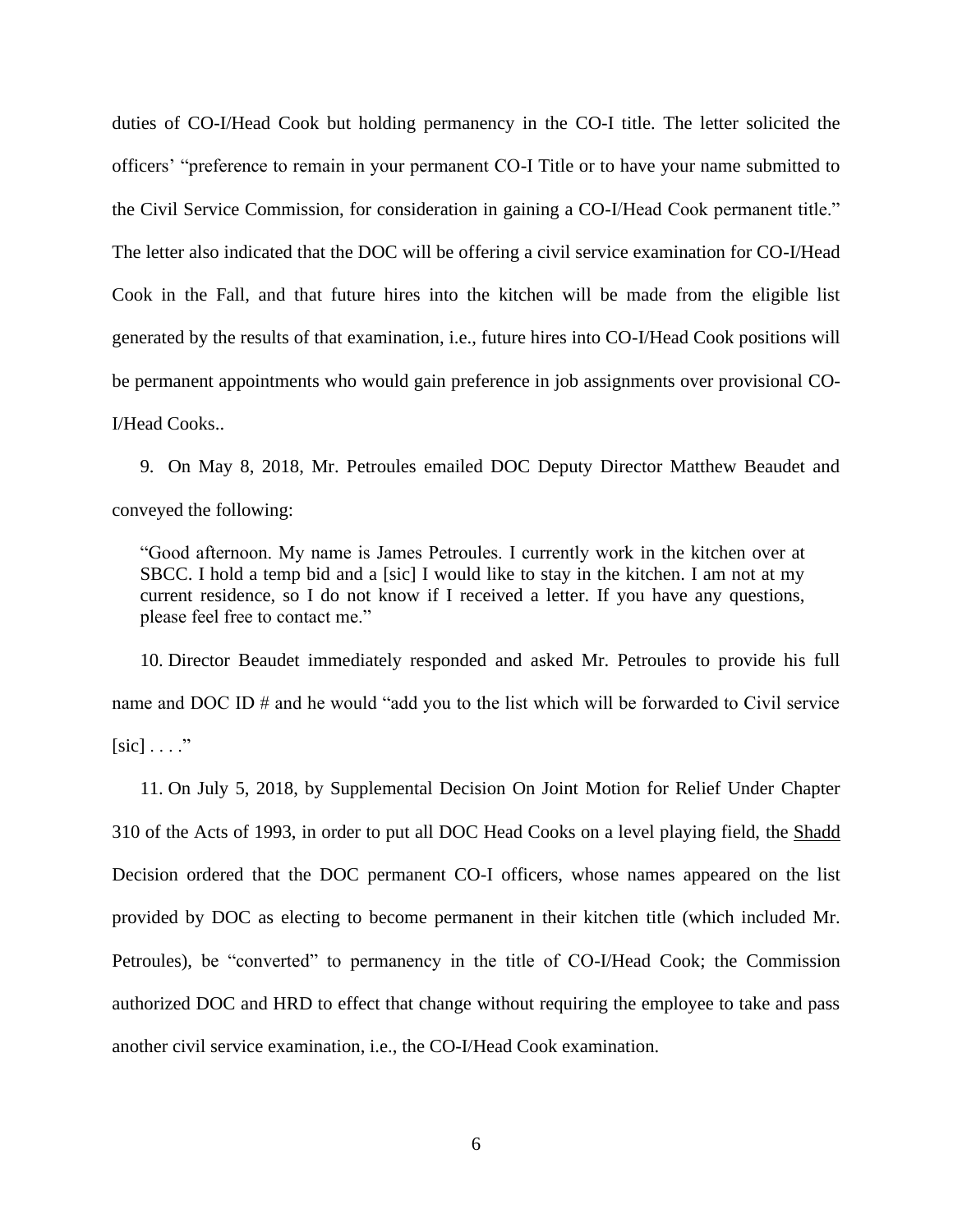12. By e-mails on July 23, 2018 and August 6, 2018 to Director Beaudet, another CO-I (Nicholas Jamieson) who held a provisional appointment as a CO-I/Head Cook, stated that he "was interested in permanently staying in the kitchen" and asked "why my name was not put on the list . . . as I clearly expressed an interest in becoming a permanent kitchen worker.". By emails on August 3, 2018 and August 6, 2018, Director Beaudet explained that DOC had only submitted the names of officers who "positively acknowledged their interest in requesting 310 relief (thus changing their titles from CO-I to COI/Head Cook). . . " Director Beaudet left Mr. Jamison off the list because he understood that Mr. Jamieson had not definitively indicated he chose to remain in the kitchens permanently and was "willing to give up your CO-I status"<sup>3</sup> If, however, as Mr. Jamieson claimed, he "clearly expressed an interest in becoming a permanent kitchen worker", Director Beaudet suggested Mr. Jameson reach out to the Commission to see if he could still be added to the list.

13. By email to the Commission, Mr. Jamieson explained his initial concern with being included as one of the officers granted Chapter 310 relief under Shadd, if it meant that current CO-I's, such as himself, would "be limited in their career advancement by being made permanent CO-I/head cooks (sic), and that they retain the status of CO-I in the kitchen who has full rights as CO-I . . . I do not want to limit my career by becoming a permanent CO-I/head cook (sic) , but if this is the only way to keep my current position in the kitchen at this point so be it. I will cross the promotional bridge if I arrive at it."

14. On August 16, 2018, by Addendum to Supplemental Decision on Joint Motion for Relief Under Chapter 310 of the Acts of 1993, the Commission added Mr. Jamieson (and one other

<sup>&</sup>lt;sup>3</sup> Mr. Jamieson originally had emailed Director Beaudet on April 13, 2020, shortly after receiving the DOC's April 6, 2018 letter, expressing concern that, if he became a permanent CO-I/Head Cook, it would limit his ability to bid outside the kitchen for other CO-I jobs and limit his opportunities for promotion in the future;, therefore, "until . . . more information was available I would like to retain my status as a CO-I in the kitchen.".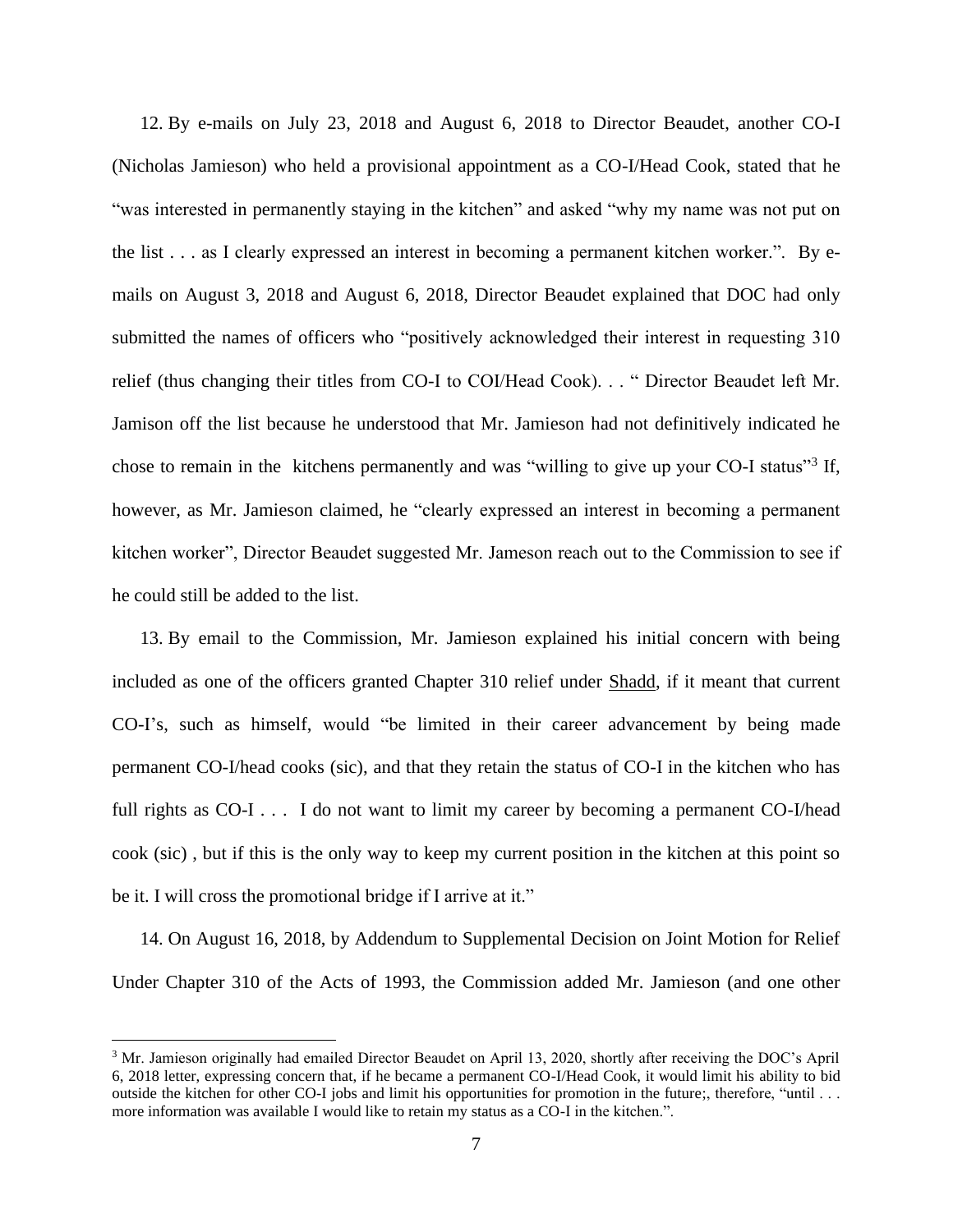officer) to the list of those covered by the Shadd Decision who were left off the original list and who "now seek to be included among the officers granted relief" under the Shadd Decision.

15. Ultimately, forty-three (43) permanent CO-I "provisional" CO-I/Head Cooks, including Mr. Petroules and Mr. Jamieson, were converted to permanent CO-I/Head Cooks.

16. Converting from a permanent CO-I, provisional CO-I/Head Cook, to permanent CO-I/ Head Cook did not affect the civil service seniority date of any tenured employee, which always remains the date on which they were initially appointed as CO-I's.

17. By letter dated July 23, 2018, Deputy Beaudet informed Mr. Petroules that "the Civil Service Commission has accepted your name and granted Chapter 310 Relief with regards to your request to have your permanent Civil Service title changed from Correction Officer I to Correction Officer I/Head Cook" and informed him that "your Department of Correction seniority date will remain the Date of your hire as a Correction Officer I."

18. About a year after the Shadd Decision entered, on or about May 14, 2019, Mr. Petroules contacted Cheryl Brannan, Personnel Supervisor in the DOC Division of Human Resources and she emailed a message to Director Beaudet regarding her conversation:

"James [Petroules] is going to be calling you. He wants to go back to a CO I position from his perm CO/Head Cook position. He was part of the recent Civil Service Agreement. . . . He said he never received a letter and it was never explained to him that if he took the perm CO/HC position he would not be able to go back to a CO-I position. He [sic] life has changed, and he needs to be able to do SWAPS."

"I did explain he would need to take the CO I Civil Service Exam and have his score reached."

19. By email dated October 26, 2019 to the DOC Human Resources Office, Mr. Jamieson requested confirmation of his "understanding" that "a) a CO-I/head cook, cannot bid out of the kitchen as their COI title has been rescinded; and if a CO-I head cook wishes to leave the kitchen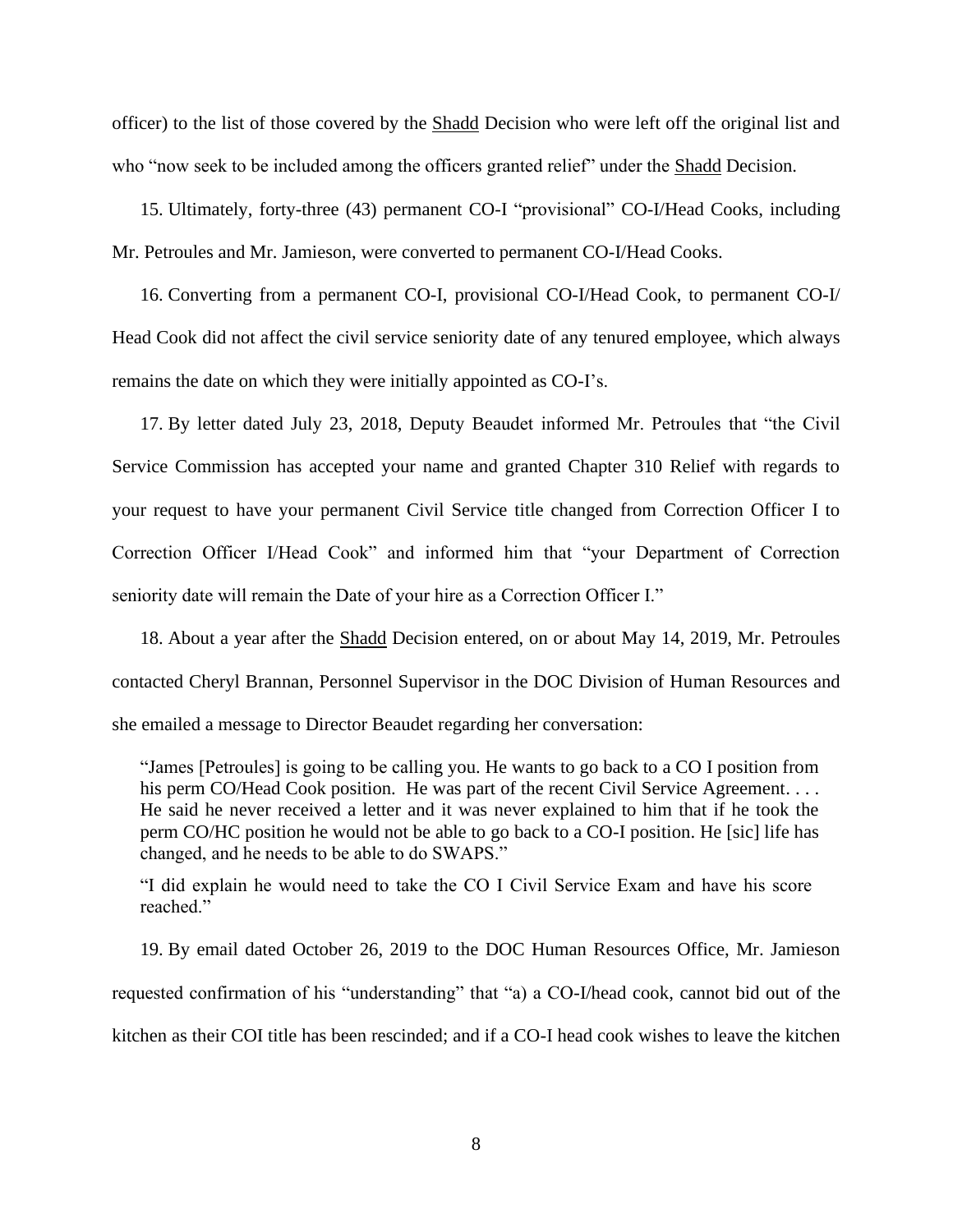they would need to b) retake the CO-I civil service test, c) lose seniority as a CO-I for the period they were not a CO-I."

20. By email dated October 28, 2019, from Patricia Snow in the DOC Human Resources office replied to Mr. Jamieson: "Hi Nicholas – you are correct in all aspects written [in your email]"

21. On December 13, 2020, Mr. Petroules filed the present appeal.

22. Mr. Petroules' appeal asserts that he was misled by the DOC and by MCOFU, who failed to fully inform the affected officers and respond to inquiries that sought to clarify whether an election to become a "permanent" CO-I/Head Cook would mean that the officer lost "permanency" in the CO-I title. He, therefore, elected to accept the CO-I/Head Cook "permanency status, claiming that he had assumed he would retain permanency in both titles. He asserts that he only "just" learned that his understanding was not correct.

23. Mr. Petroules asserts that this issue is important to him because he now wants to leave the kitchen and return to working "in the population" in a traditional CO-I role, but DOC will not change its position that, by electing to become a "permanent" CO-I/Head Cook, the DOC will not approve his transfer to a traditional CO-I job unless he first has taken and passed another CO-I civil service examination.

24. Mr. Petroules subsequently did take pass the recent CO-I examination. His name appears on the eligible list for appointment.

25. DOC offered to effectuate a transfer of Mr. Petroules from CO-I/Head Cook to CO-I and agrees that, in accordance with civil service law, such transfer would not affect his civil service seniority date of November 3, 2013.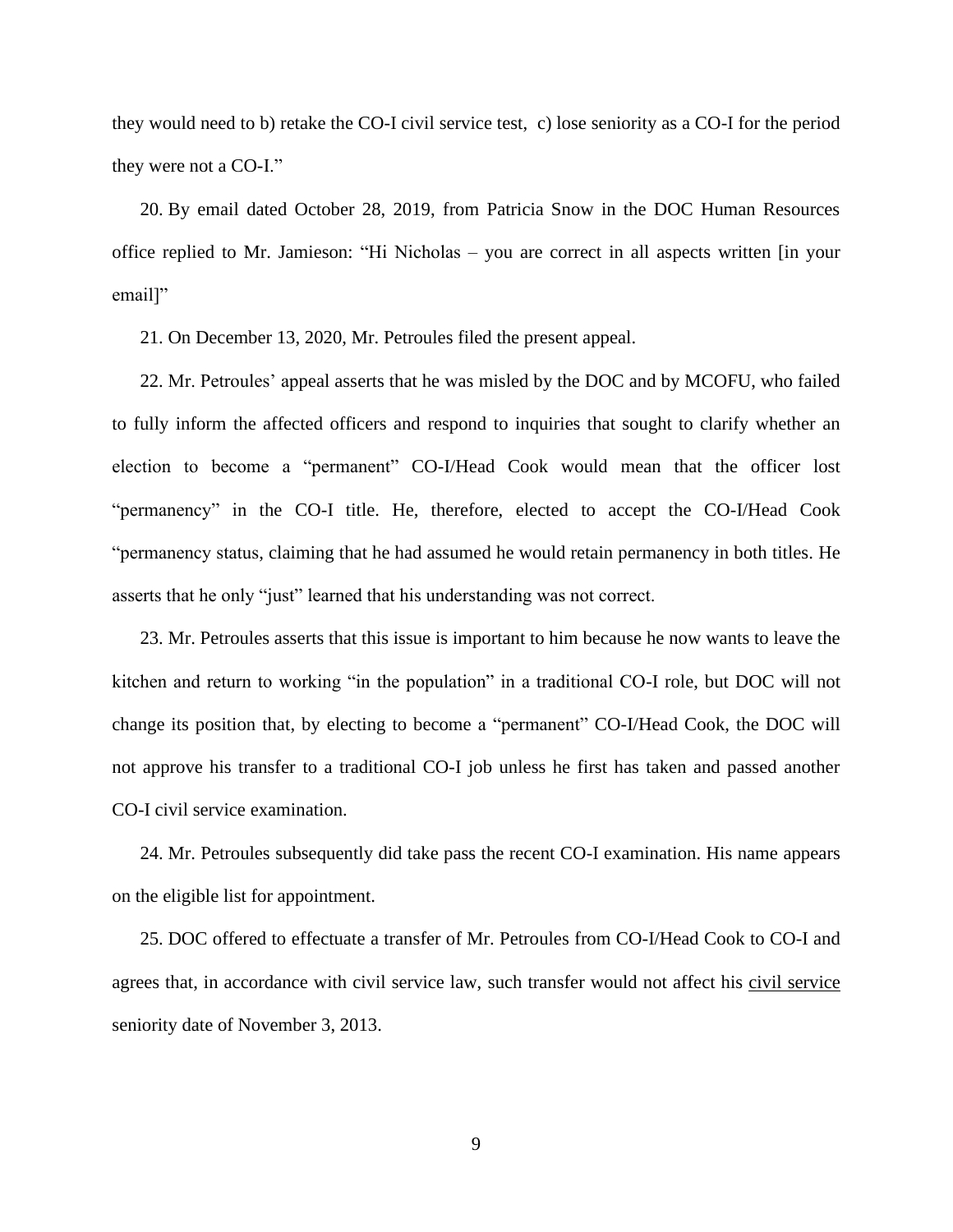26. DOC also takes the position that, Mr. Petroules' bid status under the CBA after transfer to CO-I may not necessarily be the same as his civil service seniority date, but probably would be a different date, based on language in Article 14, Section 6 of the CBA that defines seniority for purposes of "job pick, transfers, shift and days off selection" as an employee's "length of service in grade and classification".

27. MCOFU has not appeared in this appeal and has not expressed any opinion whether the two jobs are considered in a different "grade" or "classification." CO-I and CO-I/Head Cook are both the same pay grade under the CBA (Grade 18). For civil service purposes, as established in the Classification Plan approved by HRD, they now appear to be different titles (job codes) in the same job classification series.

## **STANDARD OF REVIEW**

Pursuant to 801 C.M.R.  $1.01(7)(g)(3)$  or (h), an appeal before the Commission is entitled to dismissal as a matter of law under the well-recognized standards for summary disposition, i.e., if, "viewing the evidence in the light most favorable to the non-moving party [i.e. Mr. Petroules], the DOC has presented substantial and credible evidence that Mr. Petroules has "no reasonable expectation" of prevailing on at least one "essential element of the case", and that he has not produced sufficient "specific facts" to rebut this conclusion. See, e.g., Lydon v. Massachusetts Parole Board, 18 MCSR 216 (2005). cf. Milliken & Co., v. Duro Textiles LLC, 451 Mass. 547, 550n (2008); Maimonides School v. Coles, 71 Mass.App.Ct. 240, 249 (2008).

### **APPLICABLE CIVIL SERVICE LAW**

G.L.c.31,§41-45 provides that a tenured civil servant may be "discharged, removed, suspended . . . laid off [or] transferred from his position without his written consent" only for "just cause" after due notice, hearing (which must occur prior to discipline other than a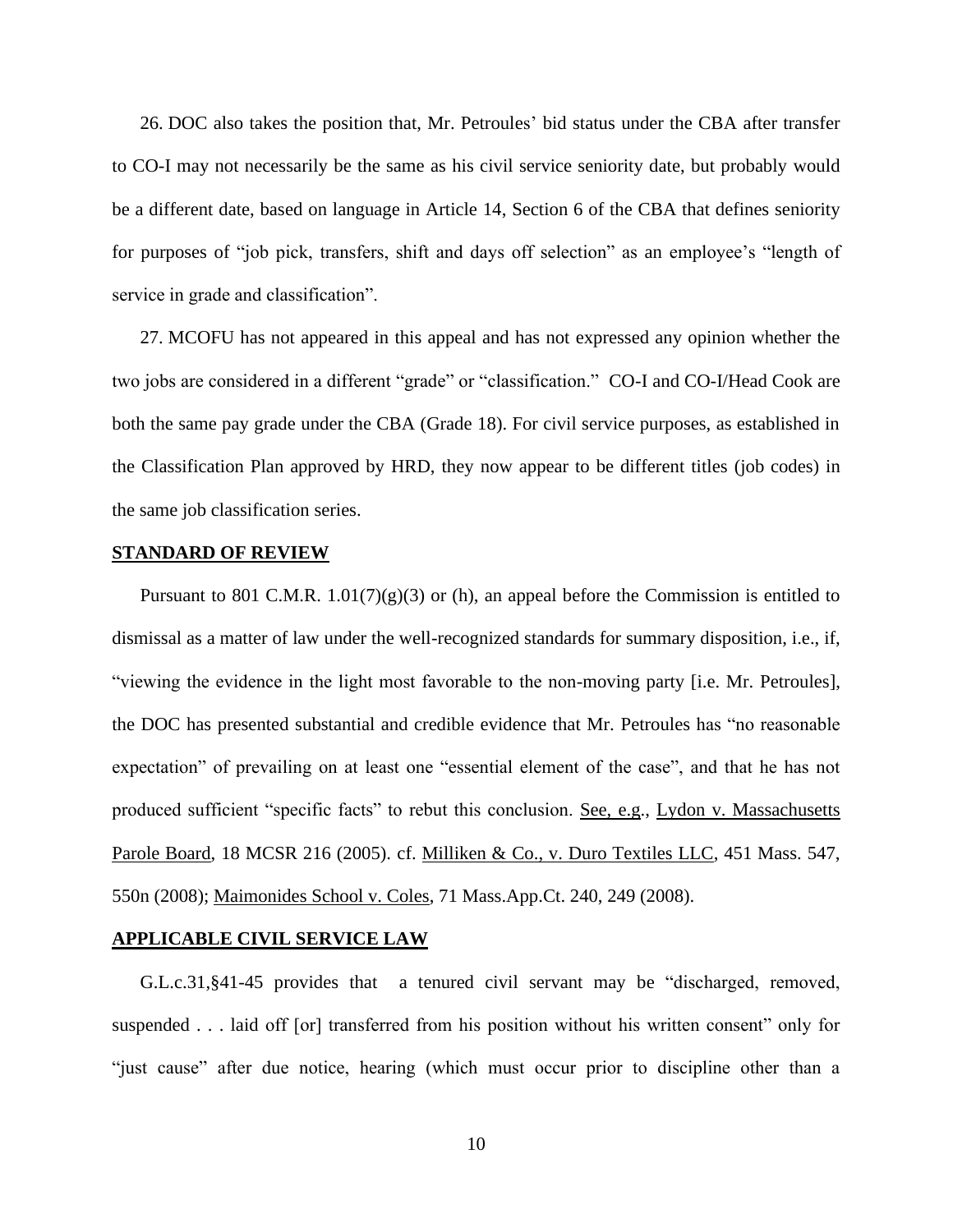suspension from the payroll for five days or less) and a written notice of decision that states "fully and specifically the reasons therefore." G.L.c.31, §41. An employee aggrieved by such disciplinary action may appeal to the Commission, pursuant to G.L.c.31, §42 and/or §43, for de novo review by the Commission "for the purpose of finding the facts anew." Town of Falmouth v. Civil Service Comm'n, 447 Mass. 814, 823 (2006) and cases cited.

Appeals to the Commission must be filed within ten (10) days of notice of disciplinary action taken under Section 41 or, if an appointing authority has failed to follow the requirements of Section 41 in taking such action that "affected his employment or compensation", within ten (10) days "after such action has been taken, or after such person first knew or had reason to know of such action." G.L.c.31, §42,  $\Pi \&$  §43,  $\P$ 1. The ten-day filing deadline is jurisdictional and must be strictly enforced. See, e.g., Town of Falmouth v. Civil Service Comm'n, 64 Mass.App.Ct. 606, 608-609 (2005), rev'd other grounds, 447 Mass. 814 (2006); Poore v. City of Haverhill, 29 MCSR 260 (2016); Stacy v. Department of Developmental Services, 29 MCSR 164 (2016); Volpicelli v. City of Woburn, 22 MCSR 448 (2009); Williamson v. Department of Transitional Assistance, 22 MCSR 436 (2009).

By virtue of the authority provided under Chapter 310 of the Acts of 1993, the Commission also has discretionary equitable power "to take such action as will restore or protect" the "rights of any person acquired under the provisions of chapter thirty-one of the General Laws or under any rule made thereunder[(i.e. civil service law and rules]" that have been "prejudiced through no fault of his own . . . notwithstanding the failure of any person to comply with any requirement of said chapter thirty-one or any such rule as a condition precedent to the restoration or protection of such rights." St. 1993, c.310, §1.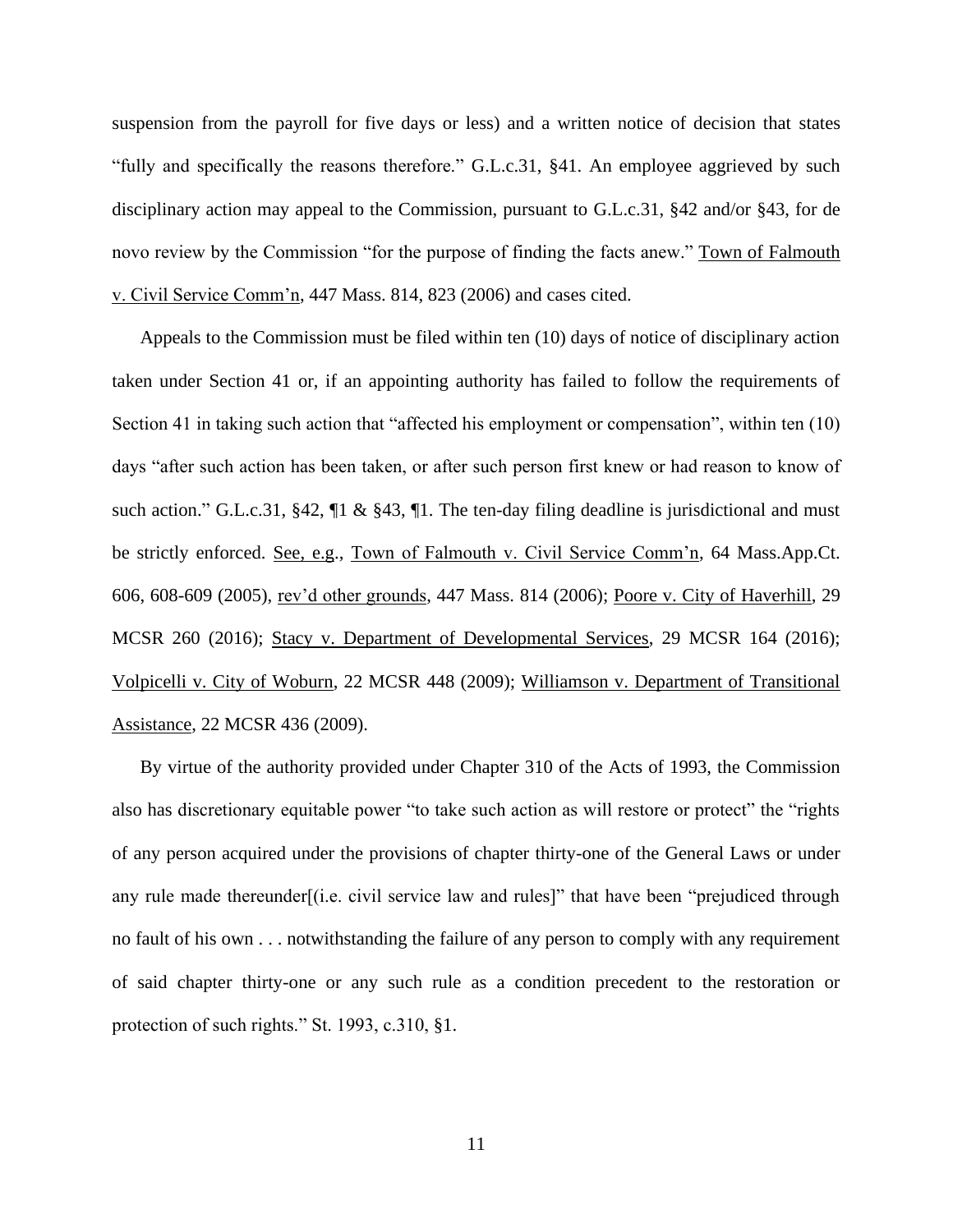### **ANALYSIS**

Upon a careful review of the lengthy travel of this appeal, it becomes clear that it is now ripe for dismissal. Having met DOC's prerequisites and been offered the opportunity to be restored to the position of CO-I, with full civil service seniority from the date of his original hire as a CO-I in 2013, there is no further relief that Mr. Petroules is entitled to receive from the Commission.

First, as to any claim that Mr. Petroules was unwillingly forced to relinquish his CO-I title in July 2018 without his consent, in violation of G.L.c.31,§41 & §42, any such claim is barred under the 10-day limitations period for asserting such a claim. Even if he were able to establish that he had not received appropriate disclosures in May 2018, prior to informing DOC that he would "like to stay in the kitchen", he clearly "knew or should have known" of any claim by the time he contacted the DOC Human Resources Office in May 2019 (or perhaps sooner) and voiced his complaint. Moreover, on the merits of any such claim, Mr. Petroules identified no witnesses that he would call at an evidentiary hearing, and the documentary records fall short of establishing his claim that he did not freely and voluntarily agree to the change in title but, rather, only later, when "his life has changed", did he decide that he no longer wished to remain in the kitchen permanently. Moreover, only his permanent civil service title changed because of the Shadd Decision, not his civil service "employment" or "position" in the kitchen or his "compensation", all of which remained the same as what he enjoyed before that change. Thus, there is no "likelihood" that Mr. Petroules can prove a Section 41 or Section 42 claim for violation of his civil service rights.

Second, Mr. Petroules fails to persuade me that this is a case in which the Commission should exercise its discretion under Chapter 310 to grant him additional equitable relief. He had received a bona fide offer from DOC, which has agreed to accept his transfer to his original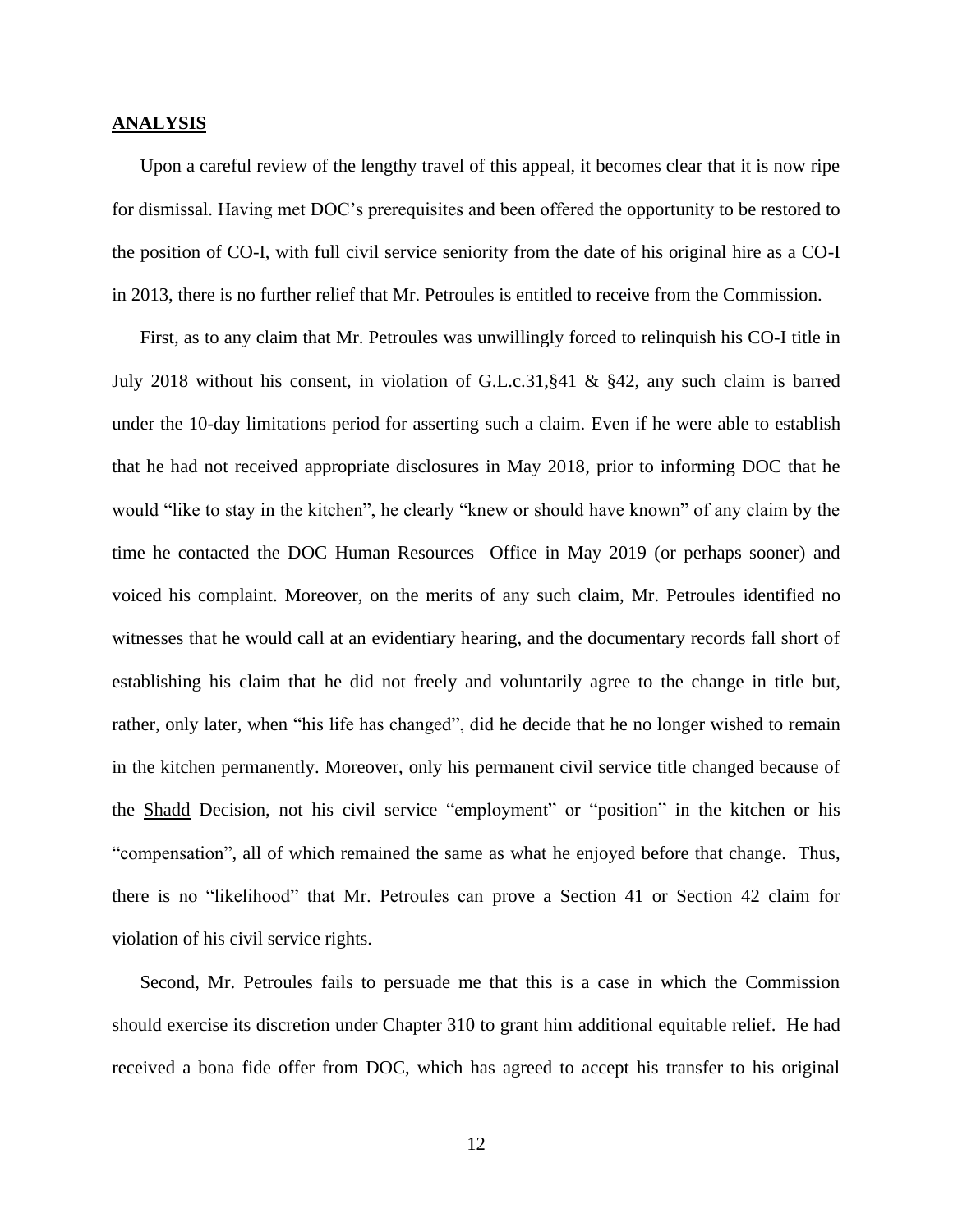position of CO-I. This substantially mitigates the injury to his civil service rights that prompted this appeal. Should he continue to choose not to take DOC up on that offer, should it continue to be available, he cannot be deemed to be "prejudiced through no fault of his own" which is the prerequisite for the Commission to begin to entertain whether to grant any form of discretionary Chapter 310 relief.

Third, save for the opportunity to be restored to a permanent CO-I job, none of Mr. Petroules' remaining claims fall within the purview of the Commission's jurisdiction under Chapter 31 or Chapter 310. Mr. Petroules' "job pick" status to bid for shifts as a returning CO-I is governed by the CBA and is not a matter of civil service law. Mr. Petroules argues that it is unfair for the CBA not to credit him his full time as a permanent CO-I and/or as a CO-I/Head Cook toward his bidding rights, when both titles fall within the same job classification series, both carry the same responsibility for "care and custody" of inmates and both carry the same pay grade. The Commission, however, is not empowered to interpret or alter the rights duly established through collective bargaining under a CBA. The remedies, if any, for such claims, lie elsewhere, not with this Commission.

Similarly, Mr. Petroules claims that he should not have been required to retake the CO-I civil service examination as a condition to the approval of his transfer. He has argued that the CO-I and CO-I/Head Cook titles carry substantially similar responsibility for "care and custody" of inmates, so that it should not have been necessary for him to take another examination in order to seek a transfer back to a CO-I job or, as also argued, to establish eligibility to sit for a future promotional examination. The Commission has no need to address those issues in this appeal, however, as they are presently moot and/or hypothetical as to Mr. Petroules.